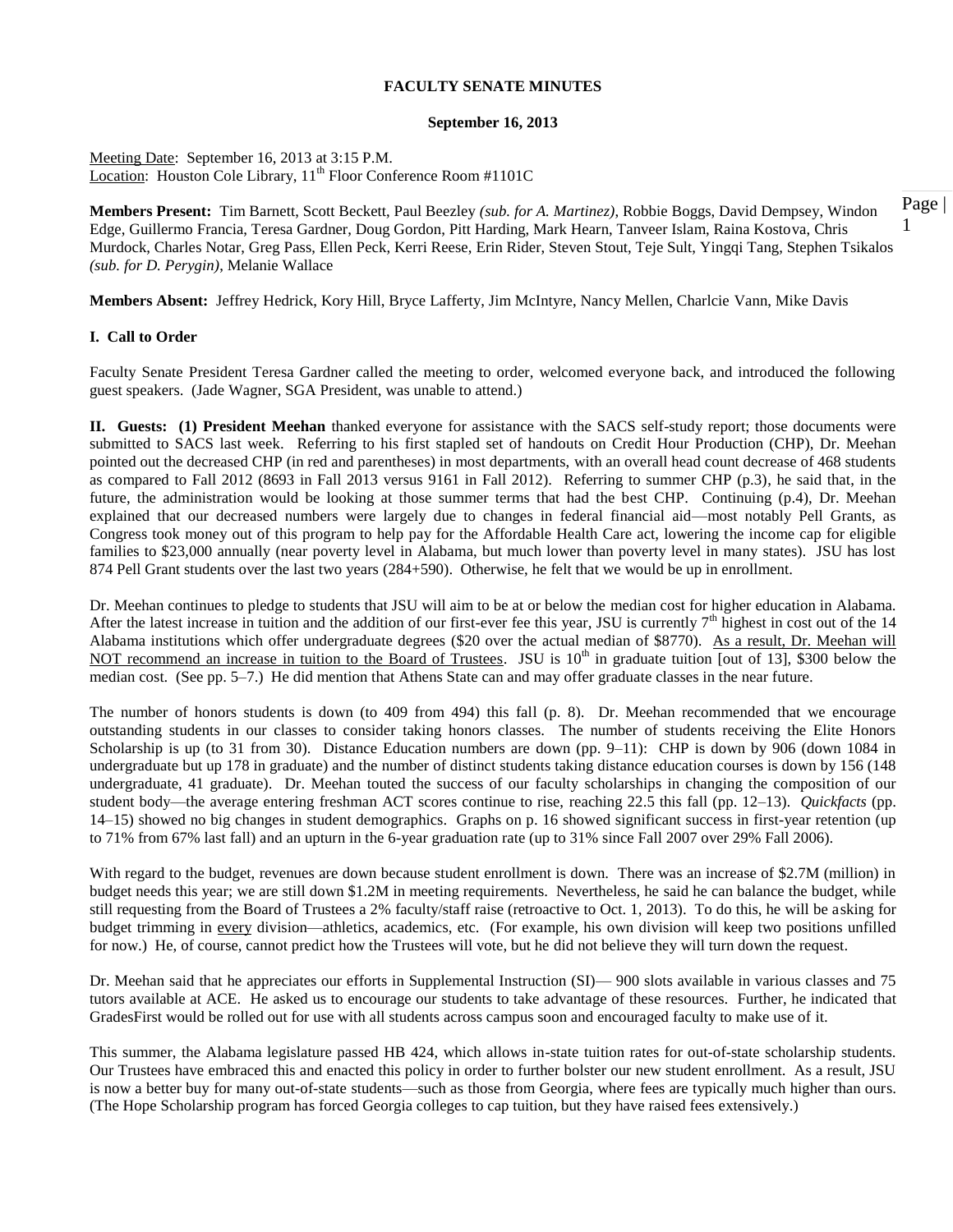JSU also wants to increase the number of scholarships for students transferring from 2-year colleges, both to increase our enrollment and to assist community colleges meet their mandate to increase their baccalaureate graduation rates. (Currently in Alabama, only 5% of students earning an associate's degree go on to complete a baccalaureate degree.) JSU already offers Presidential scholarships to such students—at least one for every Alabama community college—but those are named by the community colleges, not JSU. Dr. Meehan stated that JSU would offer new tuition scholarships—24 credit hours per year for two years—for students who complete an associate's degree in Alabama by Fall 2014 with at least a 3.5 GPA and who continue to maintain a 3.5 GPA at JSU.

2 **(2) Dr. Rebecca Turner**, Provost and VPASA, reiterated that new transfer scholarships would help us attract highperforming students and reminded faculty that we are not required to look at ACT scores for transfer students, hence the scholarships based on GPA. She also elaborated on the SI programs at JSU, targeting 16 separate sections of various courses (in MS, BY, PSY, CY, PHS, EC) selected on the basis of traditional struggles among students and willingness of faculty to work with the SI program. SI student leaders work under Janet Moore—they are assigned to a course and work with students after class in small groups or one-on-one with those who need additional help. She hopes to see good results this year and even more student success in the future. Referencing Vincent Tinto's "Completing College: Rethinking Institutional Action," the result of a 10-year research study on student retention, Dr. Turner noted that our students—especially first-generation college students need extra help to be successful at the college level. Since they do not always come properly equipped, we need to be more deliberate with advisement and make more tools available to help students "manage their world." GradesFirst and SI are two such tools. She mentioned that JSU is already paying the fee for everyone to use GradesFirst, so faculty not already trained to use it will be in the near future. (Contact Janet Moore, [moore@jsu.edu,](mailto:moore@jsu.edu) with questions.)

The other side of the Pell Grant loss of eligibility is the lack of Satisfactory Academic Progress (SAP) among many students. Dr. Turner emphasized that we need to help students make good choices in order to complete their academic programs as efficiently as possible, so as not to waste money and time. Many students have lost their financial aid eligibility and then cannot return to school because their grades don't merit it. Dr. Turner pointed faculty to the AASCU website (policy section), where there is a set of resources about the impact of federal student financial aid on our students.

Speaking of the need to find resources to help us help our students, Dr. Turner mentioned NROC (National Repository of Online Courses)—which JSU joined on a pilot basis with Dr. Jan Case for certain math courses. (See handout on NROC.) Our university-wide membership now gives faculty access to all of these online resources, which they may make available for student use outside of class to help them be more successful. Scott Beckett, at Dr. Turner's request, summarized current efforts in the LS Department with NROC and pointed faculty to JSU's HippoCampus website, [www.hippocampus.org/?user=myjsu](http://www.hippocampus.org/?user=myjsu) ,which links to NROC and other online resources. He indicated that instructors could, for instance, set up a playlist of these resources for their classes within Blackboard. Many available resources are designed to help lower-performing students track the best path to their goal. Dr. Turner said that we would get a targeted email containing this and more information in the near future.

**(3) Dr. Alicia Simmons**, Executive Director, Office of Planning and Research and the Institute for Research and Collaboration, described the work of the Institute, including assistance with grant proposal writing and reporting, as well as the creation of interdisciplinary Centers for research on campus. She mentioned upcoming professional development: 1) Sept. 19, 12:30 p.m., Coxwell Room—a panel discussion of successful grant writers, moderated by Dr. Francia; 2) Sept. 24, 2:00 p.m., Gold Room—mock proposal training. (Contact Allison Newton, [anewton@jsu.edu,](mailto:anewton@jsu.edu) to sign up to attend.)

Referring to a handout she provided on General Education Competencies 2008-2013, Dr. Simmons pointed out the 8 competencies (p. 1) all JSU students are expected to exhibit. These competencies, correlated to the university's mission statement, are important for transfer students as well as freshmen, and they are measured in a variety of ways (CBASE, CLA, EPP for online students, NSSE, GSS). She focused on Competency #5—"Apply critical thinking and reasoning skills," reporting a downward trend in this category among seniors, as measured by the CBASE (see p. 11). The CLA, however shows better results, but JSU is still below the national average in critical thinking. As a result, JSU is focusing on improving critical thinking and reasoning through the upcoming Quality Enhancement Plan (QEP) to be submitted to SACS.

A question was raised as to why statistics on the CBASE show a downward trend while ACT scores are on the upswing. Dr. Simmons responded that the CBASE is given to seniors, while ACT scores are for freshmen, so there may be a time lag before we may see a corresponding increase in CBASE scores.

**(4) Gena Christopher**, QEP co-chair (Instructor of English), handed out information on "fast forward," the theme for the QEP plan, soon to be submitted to SACS. She said that the QEP is a work in process; a draft will be posted online, hopefully October 1. At that point, the QEP committee will be soliciting campus-wide feedback. They want to hear suggestions and concerns from faculty, to ensure the development of a QEP that faculty will respect and will be excited about. By the end of fall semester, the QEP committee hopes to have finalized the document, so that it can be publicized in early spring and faculty and students can familiarize themselves with the QEP prior to the arrival of the SACS on-site review.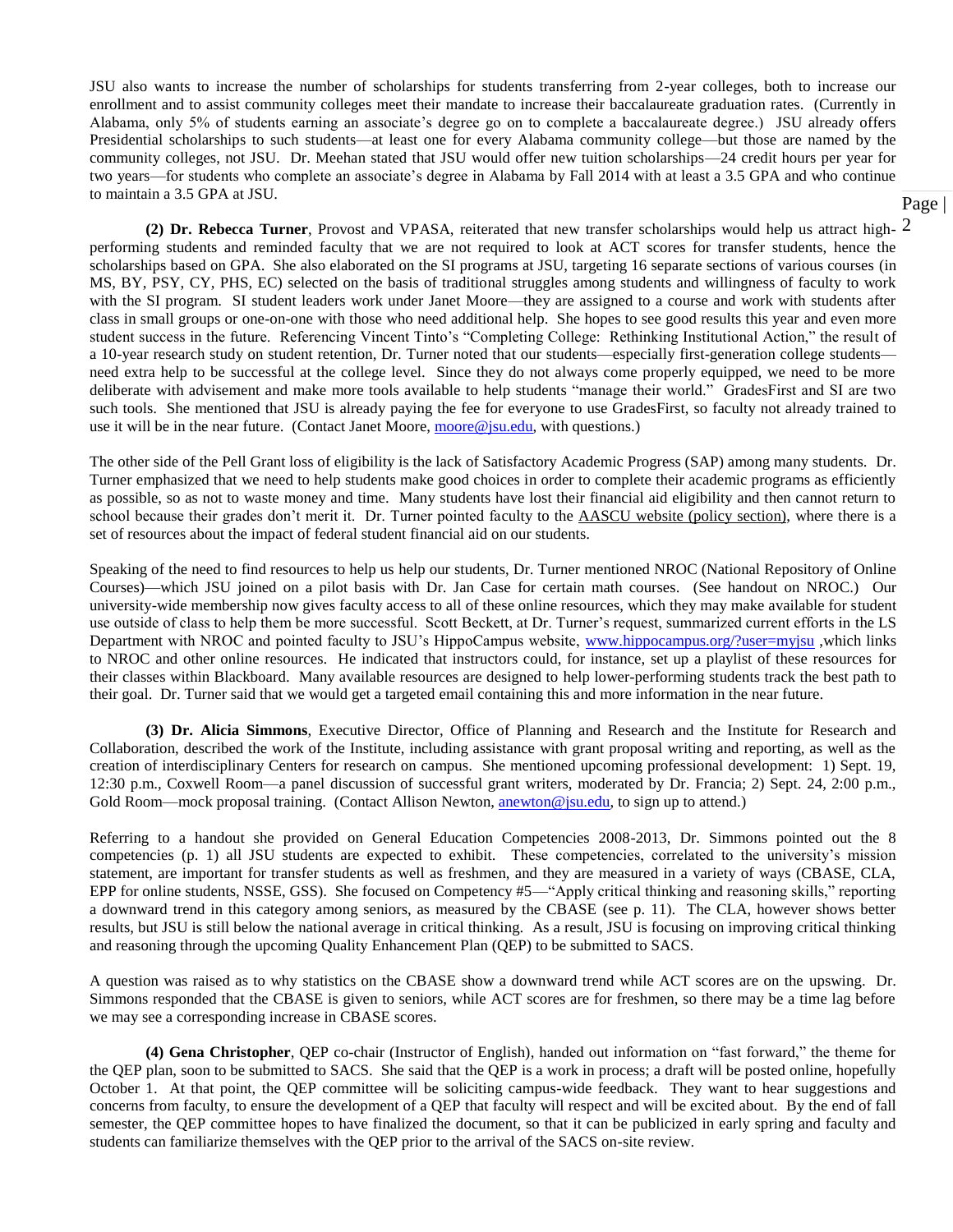The QEP theme is using 21<sup>st</sup>-century tools to promote critical thinking. Students and faculty will be trained to be more learningcentered; the integration of technology, including a one-to-one iPad initiative, will be key. The QEP should impact JSU well beyond the 5 years covered in the plan. Stickers and bumper stickers are now available to help spread the word; soon there will be T-shirts and rubber bracelets to distribute among students.

#### **III. Approval of Minutes from the May 2013 Meeting**

May minutes were not available from the prior Secretary.

#### **IV. Old Business**

David Dempsey inquired about the status of the **Recommendation on Good Academic Standing** (to increase requirements to 2.0 cumulative GPA at all times) proposed by the Admissions and Scholarship Committee and approved by the Senate in May 2011. Dr. Gardner said that she did not believe a final copy of the recommendation was ever received from the committee and, thus, was never brought before the University Council. Dr. Dempsey provided a copy and also will send an electronic copy

#### **V. New Business**

- Dr. Gardner presented the **Recommendation for Waiver of the General Tuition Fee for Faculty and Staff** which recommends exempting faculty and staff. A motion to approve the recommendation was made and seconded, and it was unanimously passed.
- Dr. Gardner pointed out the committee responsibilities outlined in the Faculty Senate Constitution and Bylaws (see handouts) and asked that every Senator sign up for one of the committees, so that work can begin. Each committee will (electronically, if necessary) elect a committee chair to serve on the Executive Committee.
- New Senators introduced themselves.
- A Senator asked what decision was made on the proposed 2014-15 academic calendar. Dr. Gardner reported "Calendar 2" was chosen for Fall and "Calendar 1" for Spring. Dr. Dempsey asked about the promised faculty representation on the calendar committee; Dr. Gardner will remind the registrar to include a Senate representative next year.
- **VI. Announcements:** There were no announcements.
- **VII. Adjournment:** The meeting was adjourned at 4:41 p.m.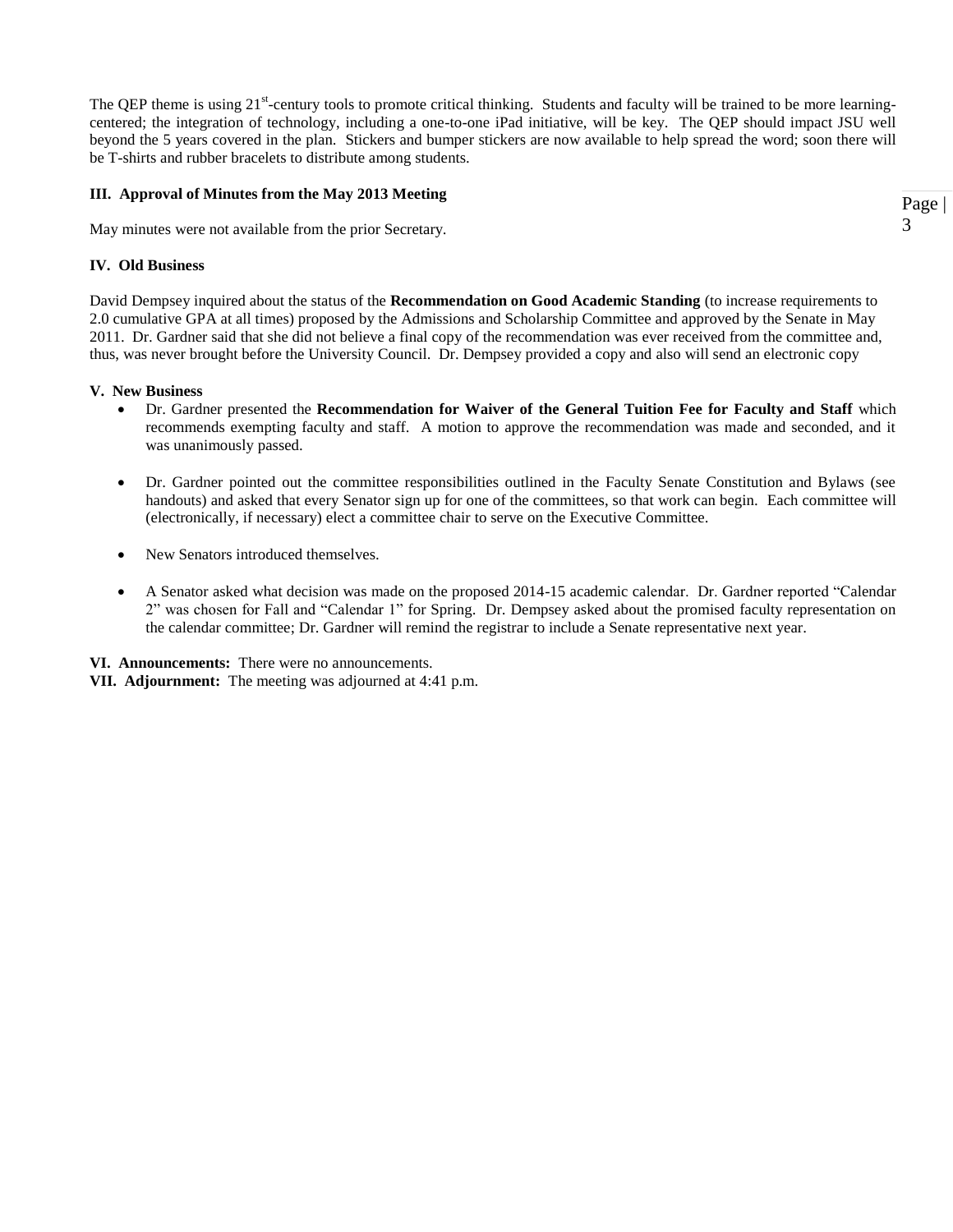#### **October 14, 2013 1103C Houston Cole Library**

1 **Members Present:** Tim Barnett, Robbie Boggs, Ben Boozer, David Dempsey, Guillermo Francia, Teresa Gardner, Doug Gordon, Pitt Harding, Jeffrey Hedrick, Kory Hill, Tanveer Islam, Raina Kostova, Ron Mellen *(sub. for Nancy Mellen)*, Chris Murdock, Charles Notar, Erin Rider, Steven Stout, Teje Sult, Yingqi Tang, Melanie Wallace

**Members Absent:** Scott Beckett, Mike Davis, Windon Edge, Mark Hearn, Bryce Lafferty, Alexandra Martinez, Greg Pass, Ellen Peck, Donna Perygin, Kerri Reese, Charlcie P. Vann, Jade Wagner

**I. Call to Order:** President Teresa Gardner called the meeting to order and reminded everyone to sign up for at least one Senate committee for 2013-2014. She explained the purpose of each committee and indicated that committees meet approximately monthly; work may be done via email.

**II. Guests: (1) Gloria Peterson**, from **United Way**, introduced volunteer **Becky Cox**, who told of her experiences as a student at JSU and as a social worker. Ms. Peterson indicated that United Way supports 23 local agencies. Faculty have received a letter from Dr. Meehan and Gloria Horton about how to support United Way (e.g., through payroll deduction). Anyone needing pledge forms or information should contact Gloria Horton (782-5409; [ghorton@jsu.edu](mailto:ghorton@jsu.edu)).

**(2) Gordon Stone, Executive Director** of the **Higher Education Partnership (HEP)**, spoke about the organization's mission to advocate for the interests of Alabama's public universities; they have been our voice in Montgomery since 1997. He pointed out that Alabama's Education Trust Fund (ETF) budget has dropped from \$6.4 billion to \$5.4 billion since 2008. The percentage going to higher education (as opposed to K-12 and 2-year colleges) has recently fluctuated around 27%; the HEP advocates for a more equitable 33% of the ETF, as we got from 1975-1995. Mr. Stone anticipates about \$150 million in new ETF money in the coming year, which will not mean much for any individual school's budget. This number will not be higher because the Rolling Reserve Act mandates taking the average change in revenue over the past 15 years in order to make state budget decisions; any excess revenue over this projection will go to pay back reserve funds from which money was borrowed during the worst of the recession. Another issue of concern is the need to make higher education accessible to our citizens; 22% in Alabama have 4 year college degrees (national average is 27%). However, college tuition has risen as state funding has lagged, so it is hard for us to increase the number of college graduates and, consequently, per capita income. So the HEP's message to state legislators is that cutting money from higher education reduces investment in the very mechanism that can grow our economy and generate more state revenue.

Mr. Stone introduced Karli Creech, the new HEP Director of Campus Membership and Student Activities and directed everyone to the HEP website [\(www.higheredpartners.org\)](http://www.higheredpartners.org/) to join or renew their membership. He also encouraged faculty to contact their local legislators with concerns and to support Higher Education Day in Montgomery on February 27 (last Thursday in February) by avoiding major exams and assignments that day, so that students can attend. In response to several questions, Mr. Stone:

- noted that faculty can join or renew at the HEP website using credit card information, or they can call to request forms or even have someone from HEP come to meet with their department;
- touted some of the HEP's main accomplishments—for the last 11 years, Alabama's governor has not drastically cut the higher education budget, since the HEP helped to oust the previous two governors and fought an 18% cut to higher education all the way to the Supreme Court;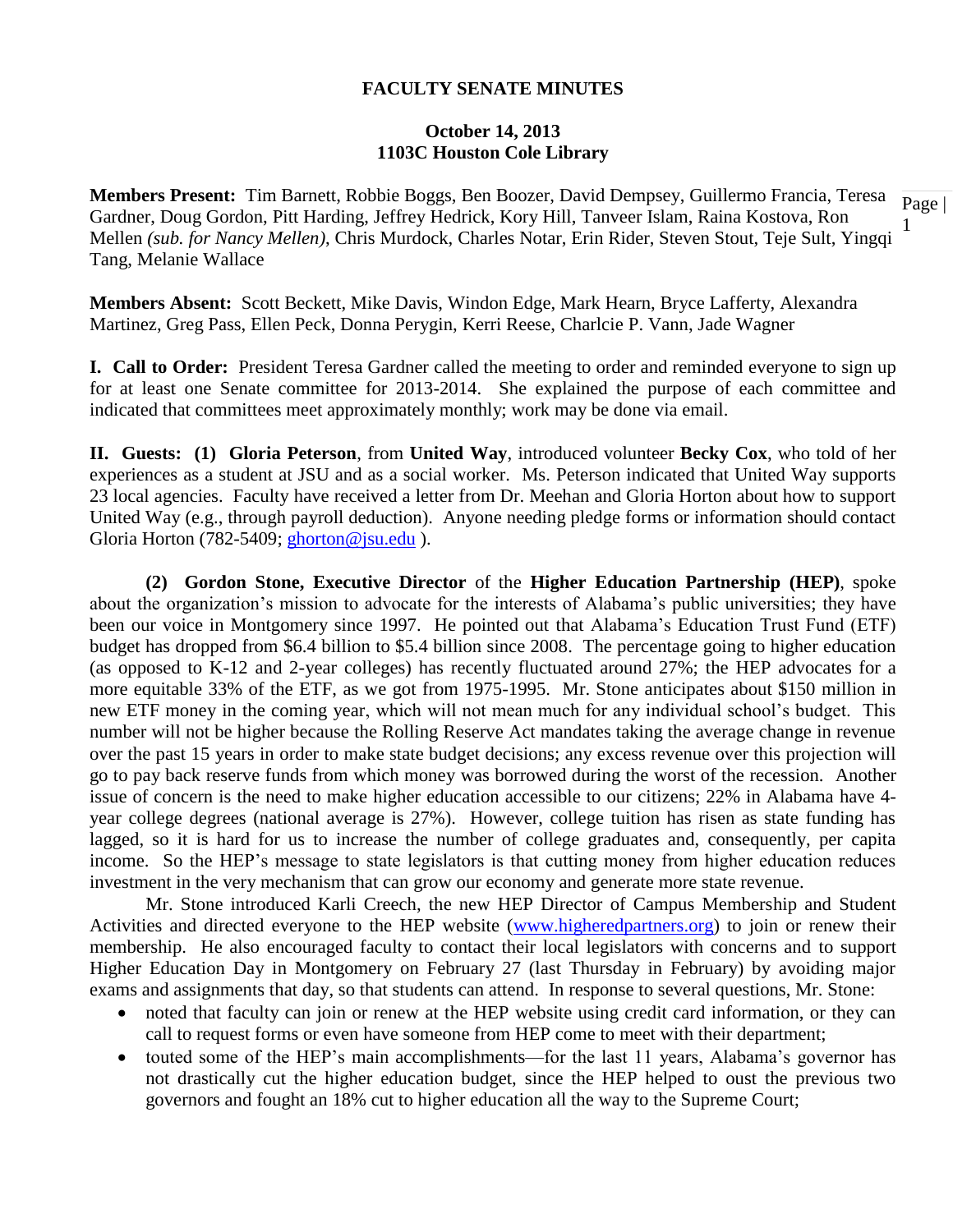- pointed out that the main reason the ETF is poorly funded is because money comes from income and sales taxes, rather than more stable property taxes;
- explained that the HEP could no longer use payroll deduction (due to a new ethics law) so the website was upgraded to make membership renewal as easy as possible; and
- illegal aliens can now attend school but are not eligible for in-state tuition—by saying that the HEP  $\overline{Page \mid}$ board voted not to get involved in this issue (which is probably an institutional decision) so as not to  $_2$ • responded to a question about the effects of HB56 (immigration law)—specifically, that children of weaken their chances of influencing the education budget.

**III. Approval of Minutes**: The May 2013 and September 2013 meeting minutes were approved as presented.

# **IV. Unfinished Business:**

- **Update on September 16 recommendation (#2013-01)—**this recommendation for **Waiver of the General Tuition Fee for Faculty and Staff** was approved by the University Council and President Meehan; it now goes to the Board of Trustees Budget Committee and then to the general meeting on Monday, Oct. 21, 2013.
- **Recommendation on Good Academic Standing (#2013-02)—**this recommendation (see handout) to define "Good Academic Standing" to be a cumulative GPA of 2.0 or higher was passed in May 2011. It was reformatted according to current practice; Dr. Gardner shared it with members of the administration and it was well received. D. Dempsey (a member of the Admissions & Scholarship Committee which originally drafted the recommendation) fielded questions, pointing out that the intention is to identify underperforming students earlier, so that they can be provided additional academic support and monitoring. A motion by C. Notar to approve the recommendation passed unanimously; Dr. Gardner will present it at the next University Council meeting.
- **V. New Business:** As there were no committee reports, Dr. Gardner began with the President's Report.
	- Basketball ticket prices increased, even for faculty.
	- New university policies have been posted online, including policies on in-state tuition, procedures for employment, and procedures for handling student records.
	- C. Notar recommended we work to eliminate the upcharge on online tuition; Dr. Gardner referred this to the Policies Committee.
	- D. Gordon voiced concern about having final exams immediately after Thanksgiving break and said the Senate should lobby against it in the future; Dr. Gardner referred this to the Policies Committee.
	- Dr. Gardner referred a question about eliminating May term to the Policies Committee.
	- R. Boggs suggested we work on a recommendation to prevent students from taking more hours than advised; Dr. Gardner referred this to the Admissions & Scholarship Committee.
	- J. Hedrick questioned the use of IDEA evaluations as faculty evaluations, rather than just course evaluations; Dr. Gardner noted that faculty are welcome to supplement IDEA with other forms of evaluation, but perhaps the Senate might want to take a look at this in the future.

# **VI. Announcements:**

- Dr. Gardner reminded Senators to send their alternate if they are unable to attend a meeting. She asked Senators for their preferences regarding when meeting reminders are sent.
- The annual Madrigal Dinner will be Nov. 22 & 23.
- The Board of Trustees will meet Monday, Oct. 21, at 10:00. Faculty are invited to attend.

**VII. Adjournment:** The meeting was adjourned at 4:22 p.m.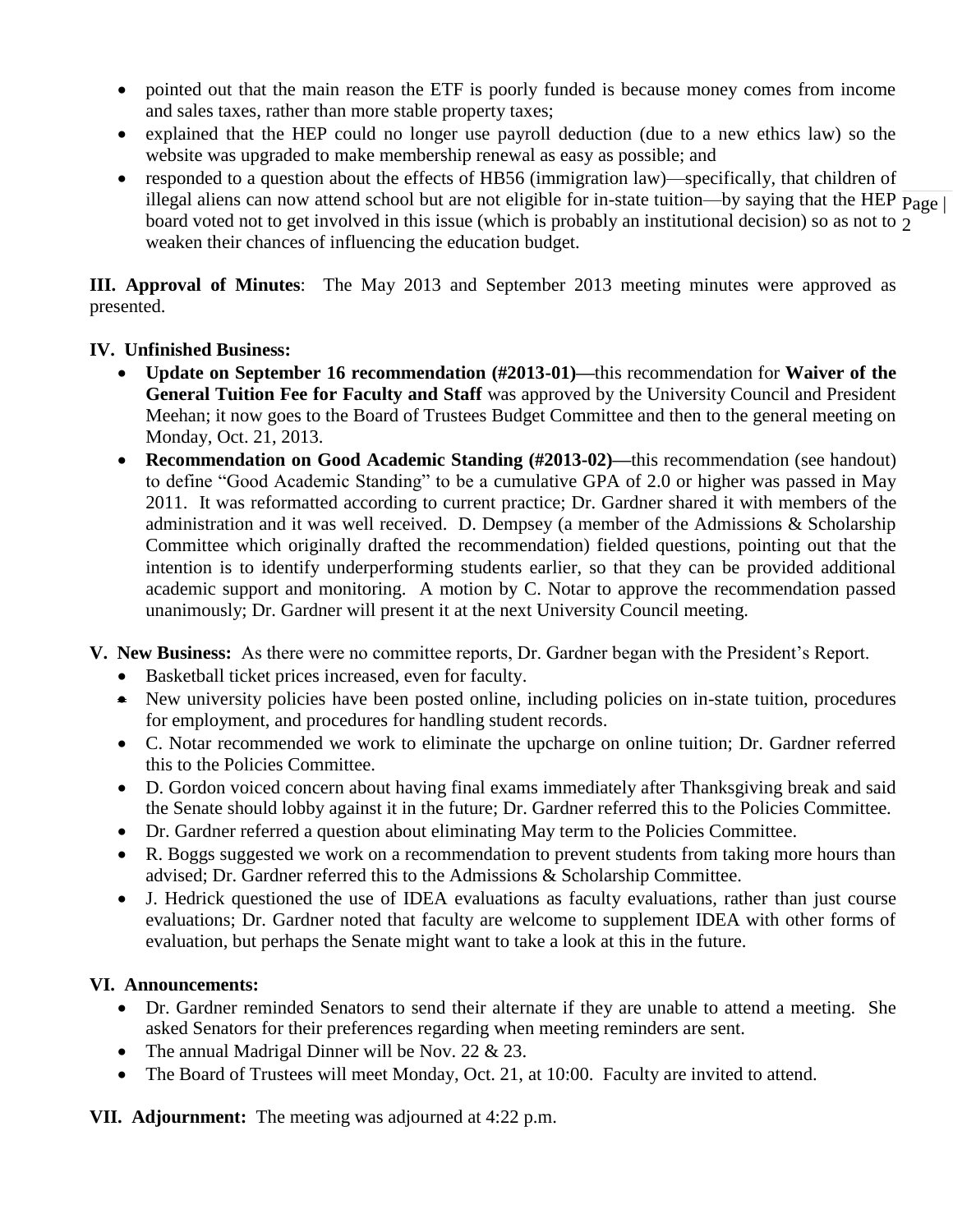### **November 18, 2013 1103C Houston Cole Library**

**Members Present:** Tim Barnett, Scott Beckett, Robbie Boggs, Ben Boozer, Mark Camp, David Dempsey,  $\frac{1}{\text{Page}}$ 1 Windon Edge, Guillermo Francia, Teresa Gardner, Doug Gordon, Pitt Harding, Mark Hearn, Jeffrey Hedrick, Kory Hill, Tanveer Islam, Raina Kostova, Ron Mellen, Chris Murdock, Ellen Peck, Donna Perygin, Erin Rider, Todd McKerchar, Teje Sult, Yingqi Tang, Jade Wagner, Melanie Wallace

**Members Absent:** Mike Davis, Bryce Lafferty, Alexandra Martinez, Charles Notar, Greg Pass, Charlcie P. Vann

**I. Call to Order:** President Teresa Gardner called the meeting to order and introduced our guests.

**II. Guests: (1) Dr. Charles Lewis, Vice President for University Advancement, gave an update on the** Capital Campaign, which is currently in the final stages of planning and in the leadership gift phase (a silent phase for 18-24 months until 60% of the \$35.1 million is pledged). He thanked us for participating over 50% of faculty and staff have participated (pledging over \$225,000—or more than \$500,000 including estate gifts), and he believes that number can reach 60%. The Nov. 15 deadline will be extended until the end of the semester. Dr. Lewis reiterated that our participation is important—not the amount given; faculty/staff participation helps when pledges are solicited outside the university. He plans to come back to update us periodically.

**(2) Dr. David Thornton**, Assistant Professor of Computer Science, showed a video demonstrating a new feature in MyJSU—the ability to view photos of students (or faculty). In the faculty tab, choose "Advisement ID Lookup," enter the student ID number, and the picture is shown. The video can be found online at <http://www.youtube.com/watch?v=76387oLiTeM> . Dr. Gardner mentioned that online-only students may not have a photo in the system.

**(3) Dr. Jean Pugliese, Associate Dean of Graduate Studies**, made us aware that she and Dr. Delap (Vice Provost and Dean of Graduate Studies) had decided to restructure the Graduate Council to include not only the Deans, Associate Deans, and Vice Presidents, but also graduate faculty representatives from each college. These faculty would constitute a Curriculum Committee which would vote electronically on all (non-controversial) graduate curriculum changes; then Dr. Pugliese would send these to Dr. Turner. The Graduate Council would not deal with curriculum issues unless something is controversial. Dr. Pugliese requested that the Faculty Senate recommend four graduate faculty (one from each college) to Dr. Delap for appointment to this Curriculum Committee. (We will decide on a process to identify these faculty and Dr. Gardner will transmit the recommendation.) Dr. Pugliese also intends to include representatives from other relevant offices—Financial Aid, Registrar, Bursar, and the Library.

**(4) Chris Newsome and Graham Lewis,** from **Academic Computing and Network Support (ACNS)**, talked about plans to redesign the JSU faculty website [\(www.jsu.edu/faculty\)](http://www.jsu.edu/faculty) to serve as a single site for all faculty information, including faculty experts and links to personal faculty websites. They asked for feedback as to what should be included (or not). Suggestions included:

- faculty members' areas of research (which should be included on the Faculty Experts site)
- enough to help students find general information on faculty, since different departments display this information differently
- contact information—email address, office phone, office hours, photo?
- links for advisors for student organizations or for particular majors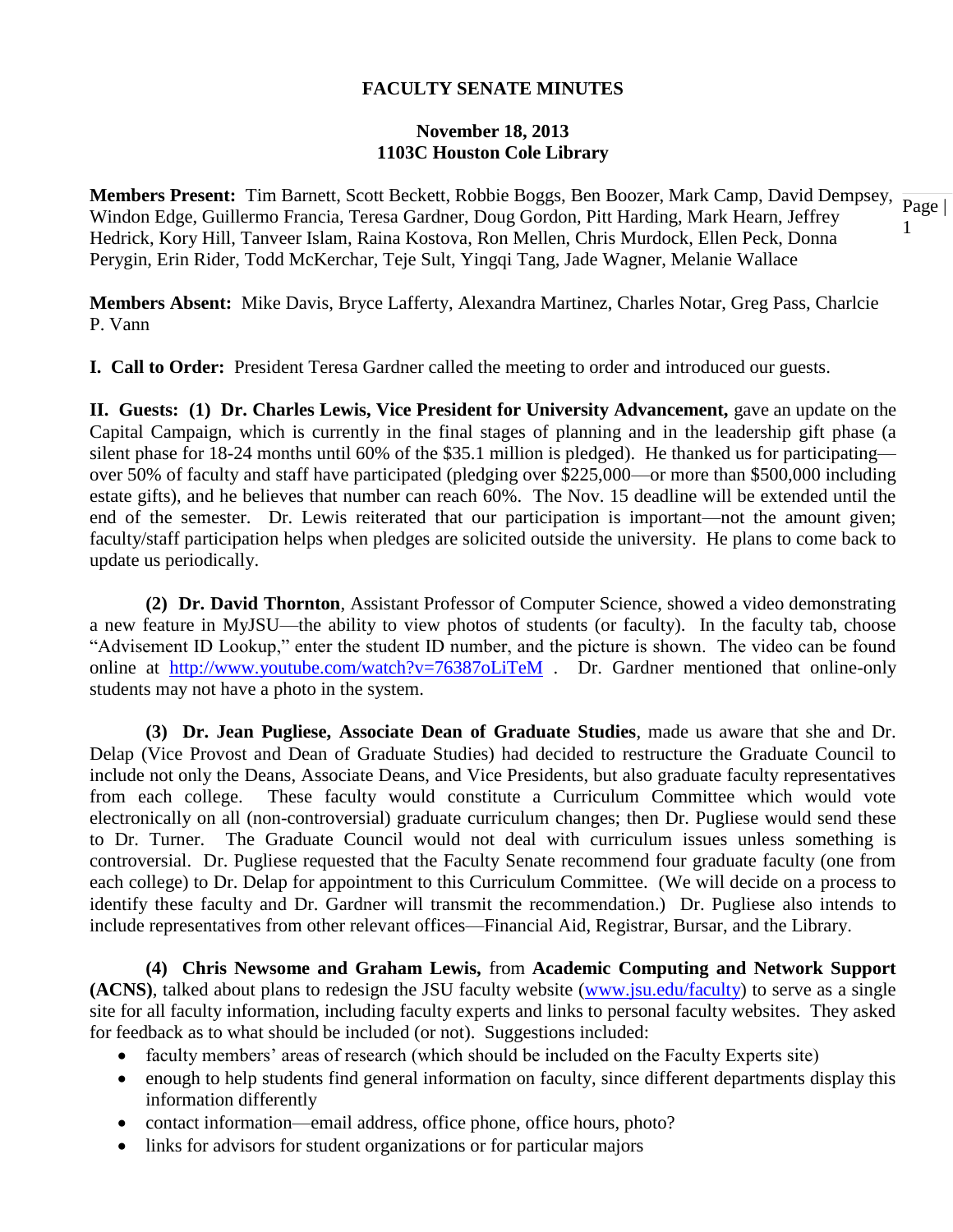The hope is that this site will be ready by May. They intend to have an easy form by which to submit this information for use on the webpage; some may be entered by department secretaries. The next goal will be to work on "funnels"—different web paths with different information for the type of use (current student, faculty, etc.). In the future, they hope that content will be crafted with particular audiences in mind.

# **(5) Jade Wagner, SGA President**, discussed several things the SGA has been working on:

- Page | 2 Hours for ACE (Tutoring Services) have been extended: Mon. – Thurs. until 2 a.m.; Sunday 6 p.m.  $-12$  a.m.
- Higher Education Day is Feb. 27 in Montgomery—faculty are asked to help by not scheduling tests on that day.
- Final exam week: Snacks in the Library will be on Mon., Wed., and Thurs., and the midnight snack in the cafeteria will be on Tuesday.
- JSU in Lights, Dec. 2, 4:00 p.m.—please attend and bring an unwrapped gift for a child aged 5-10.

# **III. Approval of Minutes**: The October 2013 meeting minutes were approved as presented.

# **IV. Unfinished Business:**

- Committee assignments: Not everyone has signed up; Dr. Gardner circulated the sign-up sheet.
- **V. New Business:** As there were no committee reports, Dr. Gardner began with the President's Report.
	- **Recommendation on Good Academic Standing (#2013-02)** was passed unanimously by the University Council and was sent to Dr. Meehan for approval.
	- Emeriti Faculty nominations: Dr. Hardy Jackson (History), Dr. John Merriman (Music), and Dr. Donna Herring (Ed. Resources) were recommended by the Faculty Honors Committee. University Council approved the names and sent them to Dr. Meehan for approval.
	- JSU Trustees are looking into plans for a lodging facility at Little River Canyon and a possible zipline attraction.
	- Students have requested a rock-climbing wall on campus.
	- Students want more campus activities: Jade Wagner mentioned that the SGA is planning for "Cocky Days" in April. This would be a giant festival with a variety of activities, including involvement by departments across campus. She is interested in any ideas we have for big campus events, to create some new traditions.

# **VI. Announcements:**

- The Thanksgiving Meal at the cafeteria will be at lunch on Thursday, Nov. 21. The Christmas Meal will be at lunch on Wednesday, Dec. 5.
- Auditions for "Kiss Me Kate" are tonight at 6:00 at the Drama Department.
- There will be no Faculty Senate meeting in December; the next meeting is Jan. 13.

# **VII. Adjournment:** The meeting was adjourned at 4:08 p.m.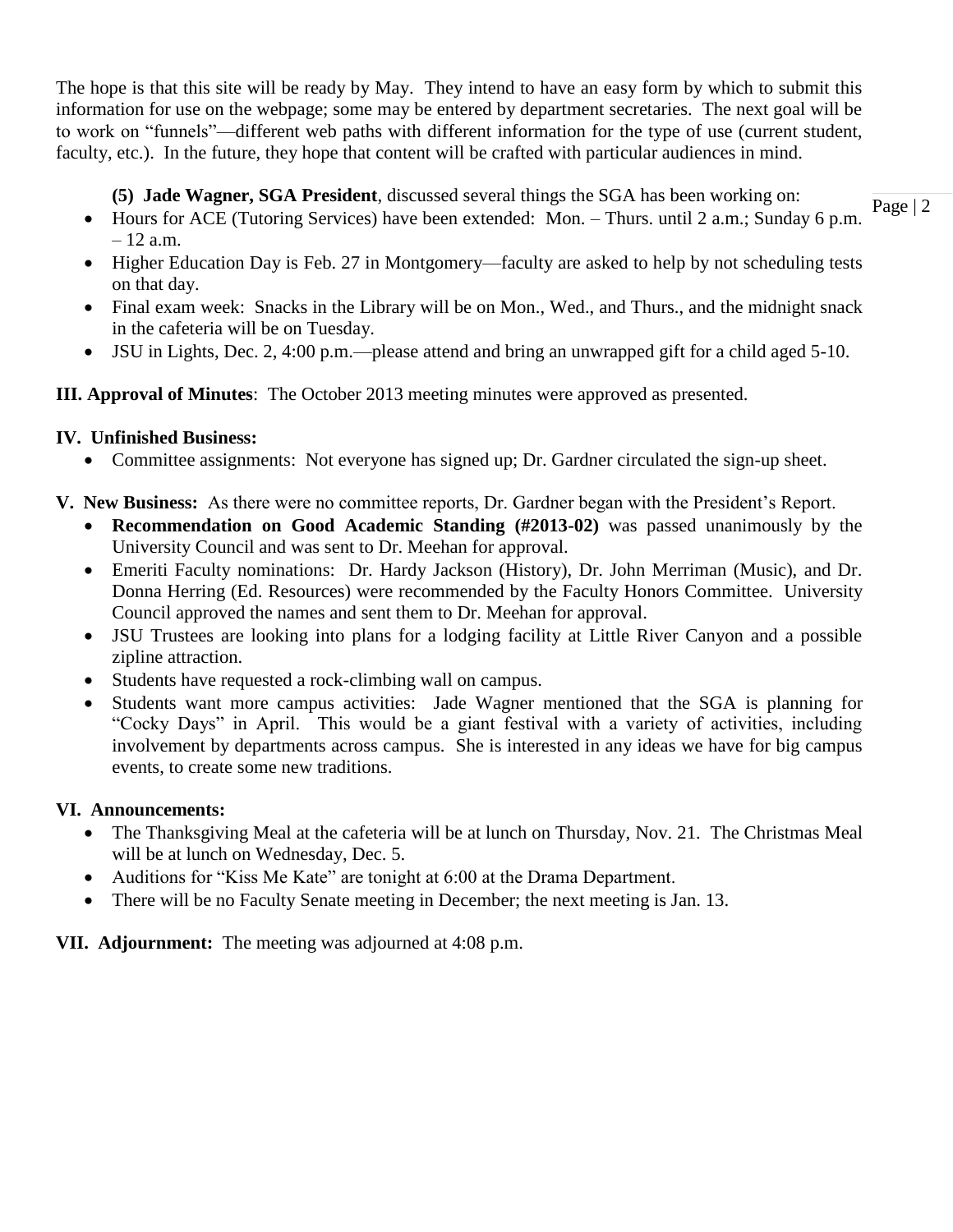## **January 13, 2014 1103C Houston Cole Library**

Page | 1 **Members Present:** Tim Barnett, Scott Beckett, Robbie Boggs, Ben Boozer, David Dempsey, Windon Edge, Guillermo Francia, Teresa Gardner, Doug Gordon, Pitt Harding, Mark Hearn, Jeffrey Hedrick, Kory Hill, Tanveer Islam, Ron Mellen, Chris Murdock, Greg Pass, Donna Perygin, Erin Rider, Steven Stout, Teje Sult, Yingqi Tang, Charlcie P. Vann, Jade Wagner, Melanie Wallace

**Members Absent:** Mark Camp, Mike Davis, Raina Kostova, Bryce Lafferty, Alexandra Martinez, Charles Notar, Ellen Peck

**I. Call to Order:** President Teresa Gardner called the meeting to order and introduced our guests.

### **II. Guests:**

**(1) Ms. Janet Moore, Director of Academic Enhancement & Tutoring Services, [moore@jsu.edu,](mailto:moore@jsu.edu)** discussed ways in which **GradesFirst** software—previously used with only student athletes, but now in use university-wide (as of Fall 2013)—can help increase retention.

- GradesFirst (GF) facilitates communication among faculty, students, and support staff, enabling both email and text messages (which keep faculty phone numbers unlisted). Students should update their personal info in MyJSU (Banner). Conversations can be documented within GF and mass announcements can be made (to a class, to advisees, etc.). Recording attendance notifies students when they are marked absent or tardy; advisors can see attendance records for their advisees.
- Through GF, instructors can issue early alerts and identify "at-risk" students at any point during the semester. Depending on the reason for the alert, appropriate personnel (athletics, academic coaches, counseling, etc.) are notified and a case file is created, so everyone involved can track progress toward resolution of the issue. Comments can be either shown to or hidden from students.
- Academic advising appointment campaigns can easily be set up in GF. The advisor designates times available, sets appointment parameters, and selects the group of students allowed to schedule appointments. The resulting appointment schedule can be integrated with Zimbra calendars (GEM) and students can set up reminders (email or text). Students and faculty can cancel or reschedule.
- Login for GF is through MyJSU—no separate login is needed.

**(2) Ms. Gena Christopher, Co-chair of QEP Committee** and Instructor of English, discussed the **QEP (Quality Enhancement Plan)** required for our SACS-COC reaccreditation.

- The QEP, entitled "FastForward"—using 21<sup>st</sup>-century tools to promote critical thinking, is intended to address perceived weaknesses university-wide in students' critical thinking, the emphasis chosen by the QEP committee (30+ members) during their work over the last 2 years.
- A **center for excellence in teaching in learning**, called the "**Faculty Commons**," is being created to facilitate faculty development—to provide assistance with teaching methods, technology, travel money—any sort of pedagogical training. Once office space and a director are identified, the center will be part of the new division of Educational Technology and Support, under new Associate Vice President Joe Walsh. An early mission of the center will be to train 16 faculty mentors in the College of Arts & Sciences, so chosen because first-time freshmen are the targeted group for study.
- In Fall 2015, every first-time freshman will be issued an iPad for use in their classes. Preparatory work is necessary to upgrade the campus wi-fi infrastructure, classroom TVs, etc.
- The QEP committee must submit the proposal by Feb. 14. Once the committee approves the QEP report, it will be made available for faculty review and comment (via announcement on MyJSU).
- Ms. Christopher handed out buttons, bracelets, and T-shirts to help increase awareness of the QEP.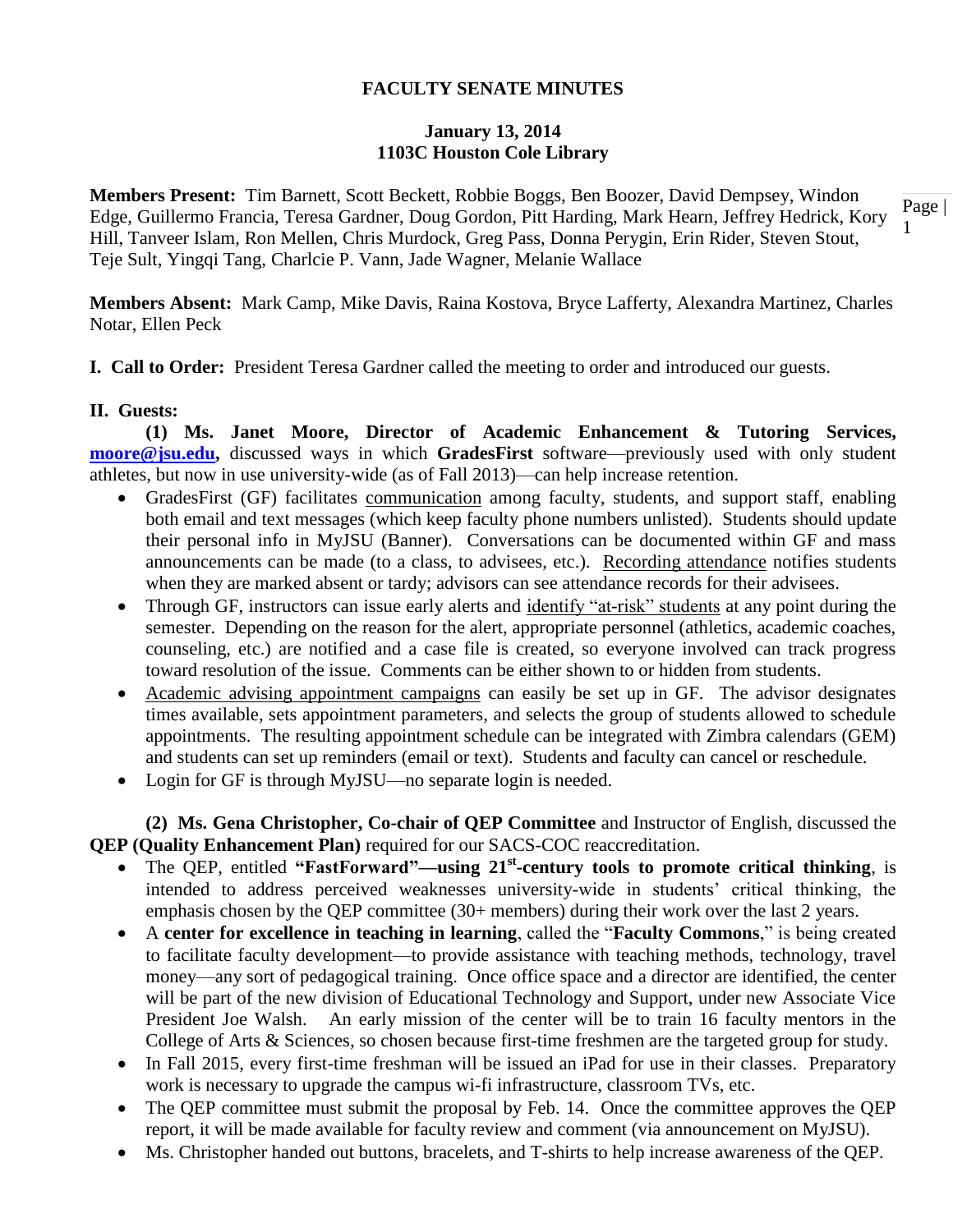# **(3) Ms. Jade Wagner, SGA President**, made several announcements:

- This Wed., 6:00-9:00 in the TMB—Peace, Love & Unity party and canned food drive for JCOC
- This Thurs., 7:00—SGA Spirit Night at the JSU basketball game; football team will be recognized
- Higher Education Day—Feb. 27: Please avoid major exams and assignments so that students can travel to Montgomery to participate.
- Apr. 9—Plans are in the works for "Cockystock," an all-day music festival and showcase of student talent, to be held on the TMB lawn and quad.

**III. Approval of Minutes**: The November 2013 meeting minutes were approved as amended.

# **IV. Unfinished Business:**

Committees need to meet, elect chairs, and get to work on recommendations.

# **V. New Business:** Only the Welfare Committee reported; then Dr. Gardner gave the President's Report.

- The **Welfare Committee (Tim Barnett, chair)** is working toward recommendations on salary equity across departments with regard to summer pay, as well as salary compression and differentials across departments, among other areas. Dr. Barnett asked other senators to find out how their departments handle summer salaries and to email him at tharnett@jsu.edu.
- **President's Report:** Dr. Gardner…
	- o appointed the following faculty members (one from each college) to the Graduate Council Curriculum Committee, per Dr. Pugliese's request: Guillermo Francia, Linda Allen, Mark Hearn, and Rebecca Pineheart.
	- o brought announcements from last week's Town & Gown meeting:
		- new Asian restaurant opening near Winn Dixie
		- **Performance Construction of new Kitty Stone Elementary near the high school**
		- Jan. 18-25—high school basketball tournaments at JSU Coliseum
		- Feb. 18-22—AHSAA regional basketball tournament at JSU Coliseum
		- Feb. 2—softball fan day
		- Apr. 5-6—Cheaha Challenge bicycle race
		- Apr. 18—J-Day football game
	- o will be meeting Friday with the new Registrar, Emily White, about the academic calendar.
	- o wants to invite Trustees to come to a Faculty Senate meeting. Trustees will meet on April 21, so she suggested that we postpone our April meeting to that date to facilitate this. **A motion was made and approved to move our April meeting to April 21 for this purpose.**
	- o asked for other suggestions for people to invite to a Senate meeting. Joe Walsh, the new Assoc. VP for Educational Technology & Support, was suggested.
	- o offered for consideration **Recommendation (2014-01)** for a **Faculty Award for Excellence in Learning Technology**. A motion was made and approved; Dr. Gardner will present it at the next University Council meeting in the hope that it can be approved for next year.

# **VI. Announcements:**

- Robotics competitions (K-12) will be held Feb. 8 (regional) at GSCC-Centre and Mar. 8 (state) at the JSU Coliseum. The Technology Fair will be held at JSU on Feb. 28.
- The ROTC program has a Facebook page "Gamecock Battalion" where we can get information on their activities. The Ranger Challenge team will compete soon.
- Jacksonville Opera Theatre will present "Trial by Jury" on Jan. 17 & 18.

**VII. Adjournment:** The meeting was adjourned at 4:43 p.m.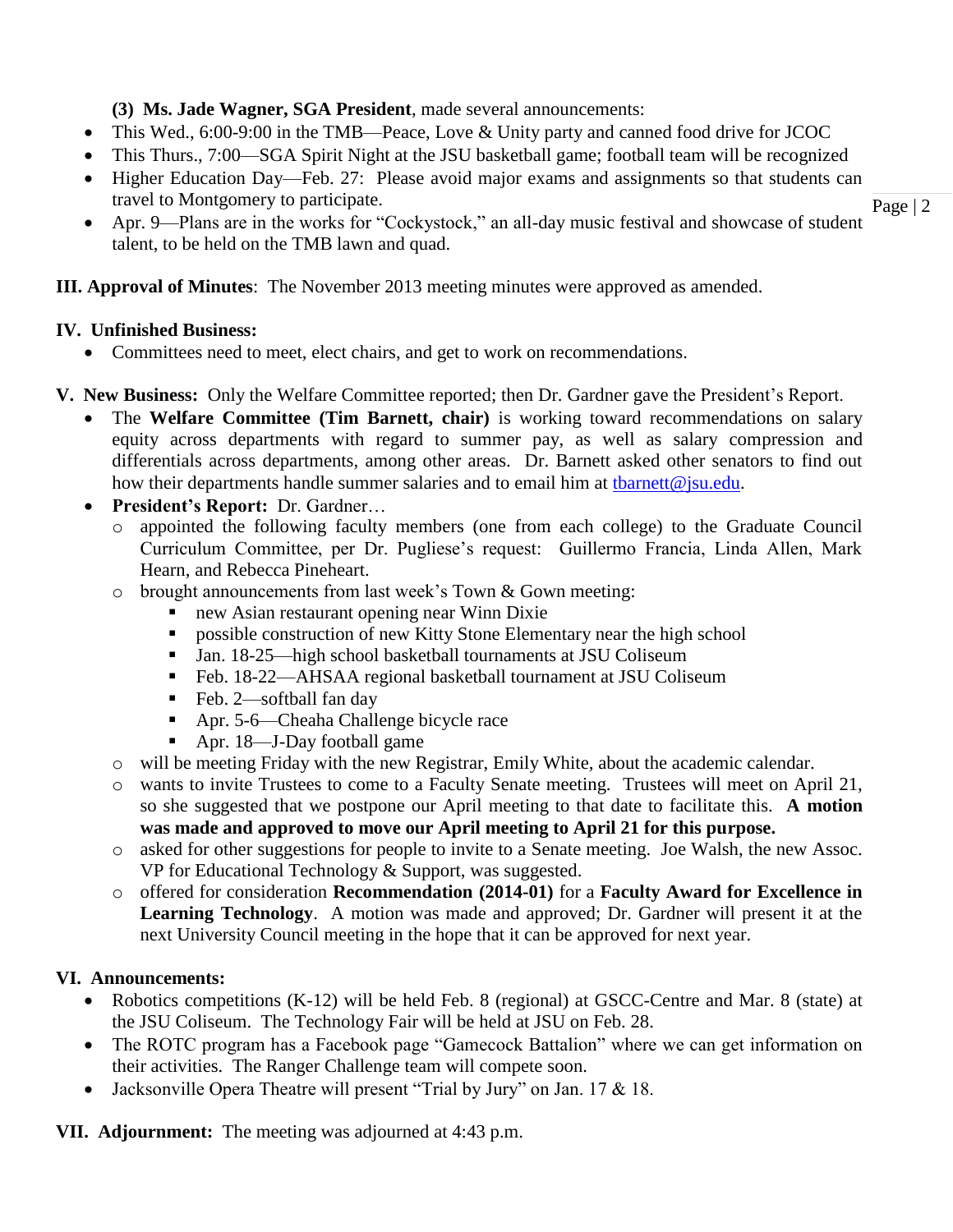## --APPROVED-- **FACULTY SENATE MINUTES**

## **February 10, 2014, 3:15 p.m. 1103C Houston Cole Library**

**Members Present:** Tim Barnett, Scott Beckett, Robbie Boggs, Ben Boozer, Mark Camp, David Dempsey,  $\frac{1}{Page \mid \text{W}}$ 1 Windon Edge, Teresa Gardner, Doug Gordon, Pitt Harding, Jeffrey Hedrick, Kory Hill, Tanveer Islam, Raina Kostova, Ron Mellen, Chris Murdock, Greg Pass, Ellen Peck, Donna Perygin, Teje Sult, Yingqi Tang, Charlcie P. Vann

**Members Absent:** Mike Davis, Guillermo Francia, Mark Hearn, Bryce Lafferty, Alexandra Martinez, Todd McKerchar, Charles Notar, Erin Rider, Jade Wagner, Melanie Wallace

- **I. Call to Order:** President Teresa Gardner called the meeting to order and introduced our guests.
- **II. Guests:** 
	- **(1) Mr. Warren Koegel, Director of Athletics,** introduced John Grass (pronounced GrAHss), JSU's new head football coach (see below). Mr. Koegel said he was pleased they were able to quickly find a replacement for former coach Bill Clark, who accepted the head coaching position at UAB in January. JSU staff are already interviewing assistant coaches to replace those who have left. In his third year now, Mr. Koegel believes we are doing a good job with student athletes at JSU, and he is serious about helping them graduate. Janet Moore and the ACE staff are assisting with these efforts; fewer are leaving school mid-semester. Recruits are aware that they are coming to a good school where they have the opportunity to get a good education. Grades from Fall 2013 indicate that 12 of 16 sports had an average GPA over 3.0; football and a few others are working toward that goal. This is important because the NCAA requires a certain percentage of progress toward degree for each student athlete. Mr. Koegel said that the Athletic department stresses communication—they appreciate the work faculty do and he welcomes the opportunity to talk with us anytime. Anyone wanting to meet with him needs only contact his secretary to make an appointment.
	- **(2) Mr. John Grass, Head Football Coach,** spoke of being a proud JSU alumnus, along with his wife Jada, a JSU mathematics education graduate. He indicated that football practices are always open to faculty and he is always available; appointments can be made through his secretary. He expressed a desire for faculty to contact him or the other coaches if we have suggestions or if they can help us.
- **III. Approval of Minutes**: The January 2014 meeting minutes were approved.

#### **IV. Unfinished Business:**

- Items of interest from the January Board of Trustees meeting
	- o Trustees approved a memo of understanding relating to the proposed zipline at Little River Canyon on JSU property. The memo allows our lawyers to explore the details of such an arrangement, especially concerning liability and cost.
	- o Vinson Houston, VP for Information Technology, plans to double campus wi-fi bandwidth.
	- o The Faculty Senate recommendation (2014-01) for a new Faculty Award for Excellence in Learning Technology was approved by the University Council. It is already listed on the JSU website with the four other faculty awards and will be awarded this year.
- **V. New Business:** The Admissions and Scholarship Committee reported briefly, followed by Dr. Gardner.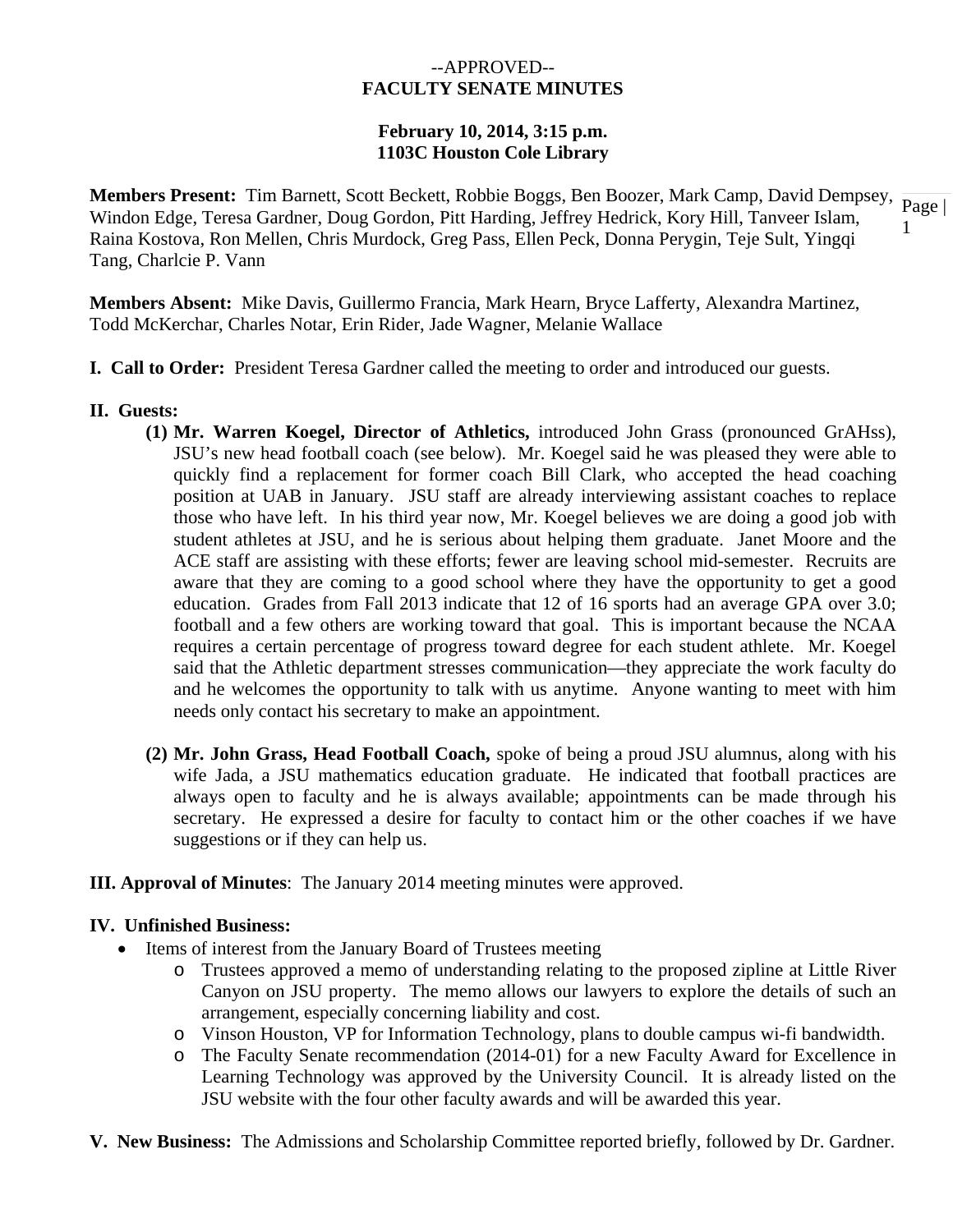# --APPROVED--

- **Admissions and Scholarship:** Chair Robbie Boggs reported that she had checked into whether we could limit the number of credit hours students sign up for by advisement. The Registrar indicated that was not possible, so advisors should diligently document their advice in case of any problems.
- **President's Report:** Dr. Gardner…
	- o asked senators to encourage their colleagues to apply for faculty awards; it would be great to have one applicant from each department.

Page | 2

- o made a suggestion (handout—Suggestion #1 for Campus Improvement)—in response to student complaints to Dr. King that some advisors were not available between fall and spring semesters—that departments be proactive by designating a "holiday" advisor who would receive overload pay. She also suggested that a holiday message be placed on the JSU webpage, as well as departmental webpages, providing information on closing/opening dates and how to get in touch with an advisor.
- o made a suggestion (handout—Suggestion #2 for Campus Improvement)—in response to many unfortunate situations resulting from recent weather closures—that the university work to improve communication during closures. In particular, buildings should be checked to see if anyone is stranded, particularly anyone with a disability, so that they can be provided with information regarding shelter, food, etc. A central clearing house for information is needed.
- o Senators were asked to contact Dr. Gardner with any other suggestions. The University Council will meet March 5.

# **VI. Announcements:**

 The Drama department will present the musical "Kiss Me, Kate" Feb. 20–23 and Feb. 27–Mar. 2. Former department head Carlton Ward will be making an appearance in the show.

**VII. Adjournment:** The meeting was adjourned at 4:01 p.m., prior to campus closing for weather at 4:30.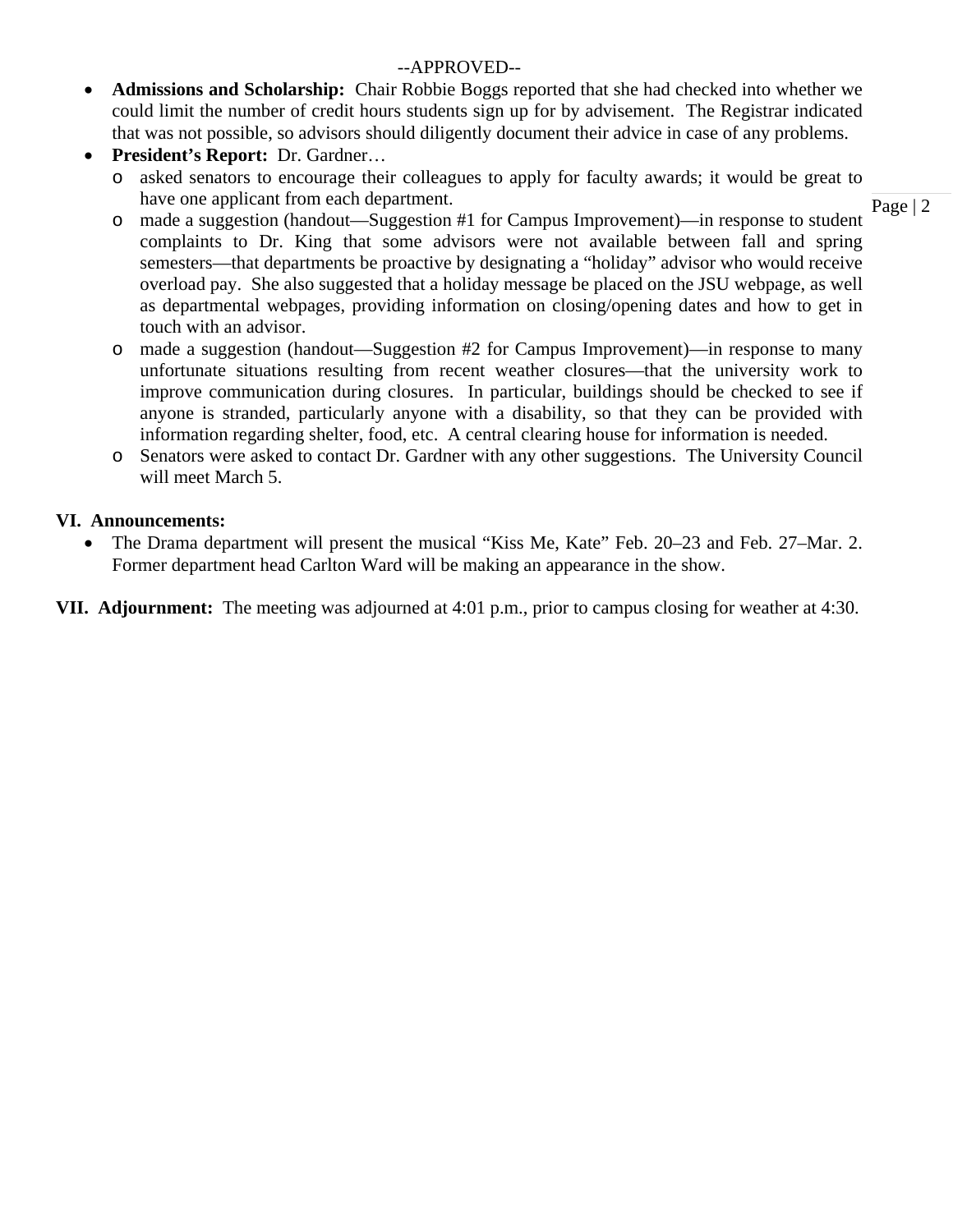### --APPROVED-- **FACULTY SENATE MINUTES**

## **March 10, 2014, 3:15 p.m. 1103C Houston Cole Library**

**Members Present:** Tim Barnett, Scott Beckett, Robbie Boggs, Ben Boozer, Mark Camp, David Dempsey, Windon Edge, Guillermo Francia, Teresa Gardner, Pitt Harding, Mark Hearn, Jeffrey Hedrick, Tanveer Islam, Todd McKerchar, Ron Mellen, Greg Pass, Donna Perygin, Erin Rider, Yingqi Tang, Charlcie P. Vann, Melanie Wallace

**Members Absent:** Mike Davis, Doug Gordon, Kory Hill, Raina Kostova, Bryce Lafferty, Alexandra Martinez, Chris Murdock, Charles Notar, Ellen Peck, Teje Sult, Jade Wagner

**I. Call to Order:** President Teresa Gardner called the meeting to order and introduced our guests.

#### **II. Guests:**

- **(1) Dr. Tim King, Associate Vice President for Enrollment Management & Student Affairs [tbking@jsu.edu, 102 Bibb Graves, 782-5020]** with the help of **Noelle Millirons,** a Graduate Assistant in the office of **Student Life**, gave a presentation on the functions of his office and those offices in his division, including Admissions, Registrar, Student Financial Services (financial aid, scholarships, VA), University Housing & Residence Life, University Police (UPD), Student Health, Counseling Services, Disability Support Services (DSS), Career Services, Student Life, and Recreational Sports. Of particular interest were the variety of issues Dr. King's office deals with directly:
	- **a. Medical/Compassionate Withdrawal**—Students may apply for withdrawal in Dr. King's office for the current or previous semester.
	- **b. Title IX Coordination**—gender discrimination, equal opportunities, and response to reports of sexual assault [Note: Faculty should contact Dr. King] whenever a student reports a sexual assault; he can work with UPD or not, depending on the victim choice.]
	- **c. Student Complaints**—Dr. King is obligated to investigate all varieties of complaints; he is also the official complaints receiver on campus for SACS-COC.
	- **d. Behavioral Concerns Team (BCT)**—Dr. King chairs this team, made up of faculty and staff, to assess and respond to students, faculty, or staff who are exhibiting distress or erratic behavior, with the goal of protecting the needs of that individual and the campus community.
	- **e. Safe Zone Plus**—a network of campus employees which provides advocacy, guidance, and compassion for students experiencing problems or crisis due to sexual orientation (LGBT), being the victim of a crime, etc.

Many of these functions may be unknown to faculty until a particular crisis situation arises; it was helpful to find out that Dr. King himself, or someone in his office, is on call around the clock to assist with these important student issues.

**(2) Dr. Joe Walsh, Associate Vice President for Educational Technology & Support [ejwalsh@jsu.edu, 212 B Self Hall, 782-5616]**, gave an overview of what we can expect from his division, formerly known as **Distance Education**, but renamed to reflect the importance of technology in all educational environments across campus. While still working on the mission of his division, he expects to work more closely with faculty, once his work on the QEP and SACS-COC reaccreditation is complete. He wants to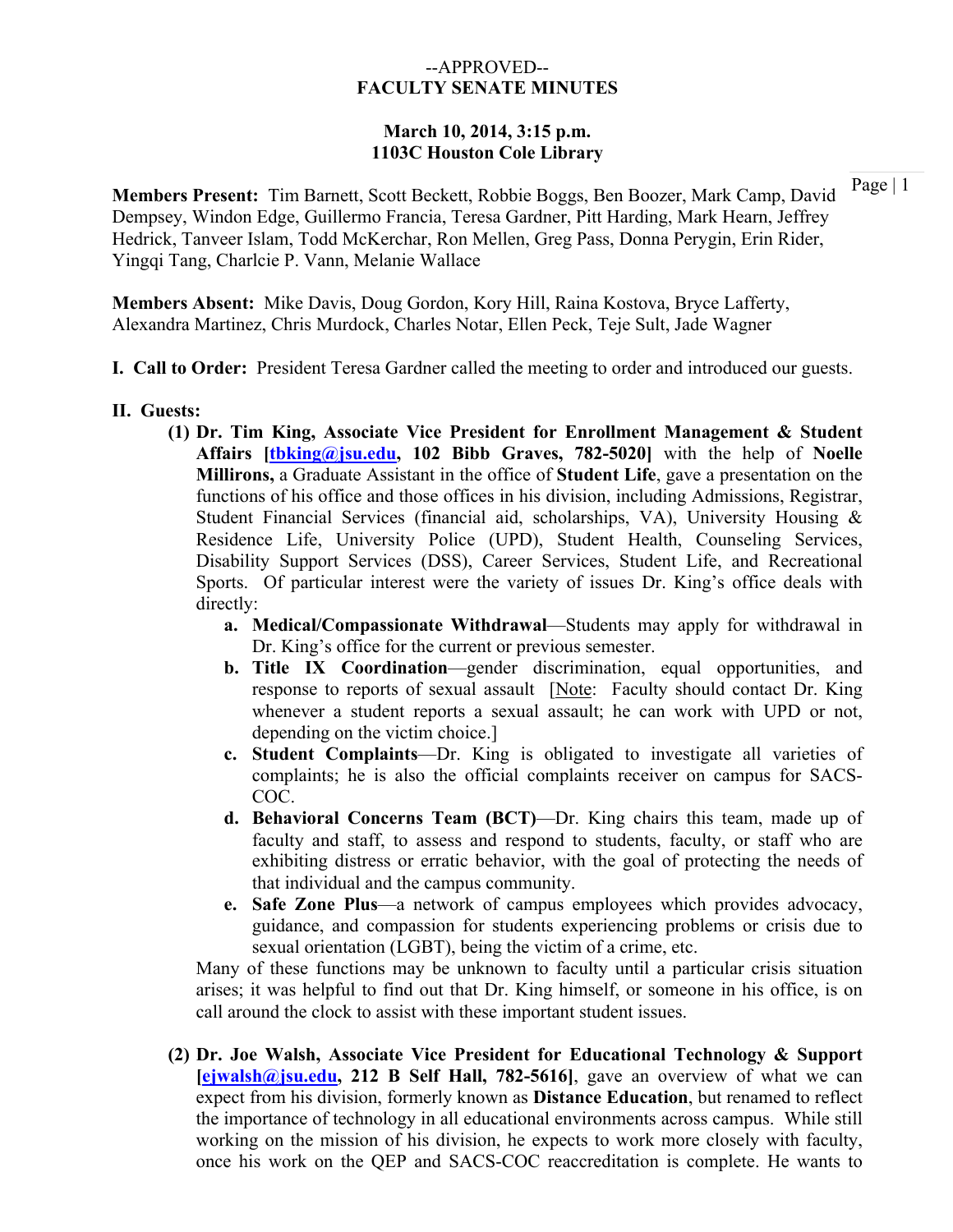# --APPROVED--

serve faculty by working side-by-side with them on specific projects and supporting them (with perhaps institutional grants) to give faculty time to work together on projects. In response to a question about whether JSU would keep the Blackboard LMS (Learning Management System), Dr. Walsh said that he expected the answer to be "yes." He and other administrators have been in negotiation with officials from Blackboard and other LMS companies, but some major reasons for staying with Blackboard were that JSU has a large number of "high-end" users for whom switching would be a major undertaking and that Blackboard has been forced to reduce its price to compete with other LMS companies.

**III. Approval of Minutes**: The February 2014 meeting minutes were approved.

# **IV. Unfinished Business:** none

# **V. New Business:**

- **Welfare:** no report
- **Admissions and Scholarship:** no report
- **Policies:** Scott Beckett introduced a proposal to amend the criteria for university travel grants to include instructors, with the advent of the faculty rank of Distinguished Lecturer. General discussion followed, but no action was taken.
- **Elections:** no report
- **Faculty Honors:** Chair Windon Edge reminded faculty of the March 21 deadline and the new Excellence in Learning Technology Award.
- **President's Report:** Dr. Gardner…
	- o asked those rotating off the Senate this year to make arrangements for their departments to elect replacements, who should come to the May meeting to become familiar with the Senate.
	- o discussed her experiences at Higher Education Day, including the Alumni Leaders Advocacy Banquet and the meeting of the Alabama Council of University Faculty Presidents (ACUFP). The ACUFP, comprising current and former faculty senate presidents, was organized in 1996 and has recently become active again in order to use its members' collective knowledge to advocate for the 14 state universities.
		- It was pointed out that the Higher Education Partnership (HEP) is an advocacy organization in which parents of college students could become involved, not just faculty and staff. A suggestion was made that we advertise the HEP at Preview Day.
	- o highlighted some upcoming events:
		- **SACS-COC reaffirmation campus visit April 8–10**
		- Cheaha Challenge—April 6
		- Take Pride in Jacksonville Day—April 26
		- Pete Mathews Coliseum will close after spring graduation for HVAC renovation.

# **VI. Announcements:**

• none, other than those made by Dr. Gardner

**VII. Adjournment:** The meeting was adjourned at 5:03 p.m.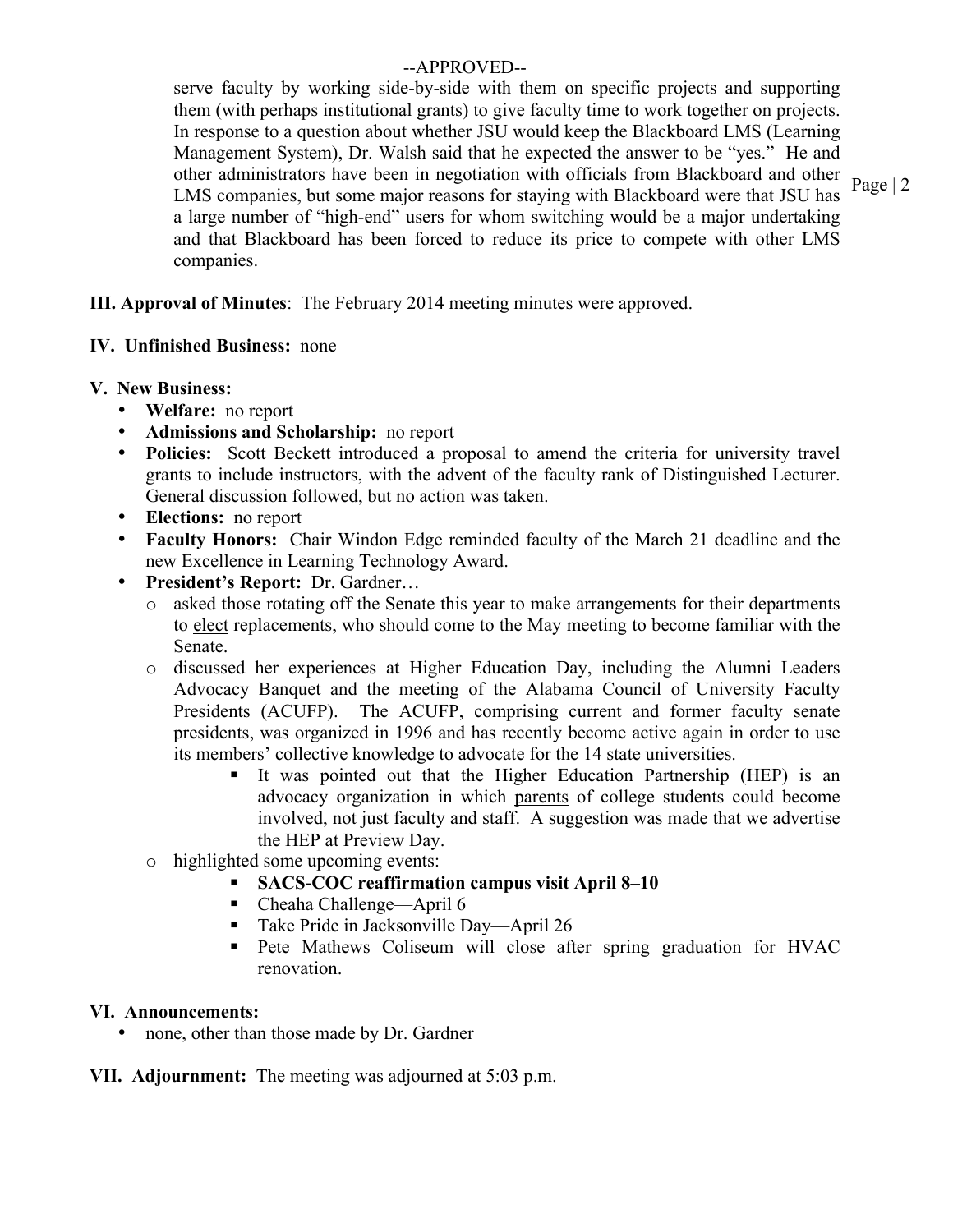## --APPROVED-- **FACULTY SENATE MINUTES**

## **April 14, 2014, 3:15 p.m. 1103C Houston Cole Library**

**Members Present:** Tim Barnett, Robbie Boggs, Ben Boozer, David Dempsey, Windon Edge, Guillermo Francia, Teresa Gardner, Doug Gordon, Pitt Harding, Mark Hearn, Jeffrey Hedrick, Tanveer Islam, Raina Kostova, Chris Murdock, Charles Notar, Greg Pass, Ellen Peck, Donna Perygin, Erin Rider, Yingqi Tang, Charlcie P. Vann, Melanie Wallace

**Members Absent:** Scott Beckett, Mark Camp, Mike Davis, Kory Hill, Bryce Lafferty, Alexandra Martinez, Todd McKerchar, Ron Mellen, Teje Sult, Jade Wagner

- **I. Call to Order:** President Teresa Gardner called the meeting to order and introduced our guests.
- **II. Approval of Minutes**: The March 2014 meeting minutes were approved.

### **III. Guests:**

- **Mr. Tim Garner, Director of Marketing & Communications [tgarner@jsu.edu, 305 Bibb Graves, 782-8220]**, described the various departments in his division, including Marketing Services, Public Relations, Photographic Services, the Print Shop, and the recently added JSU Interactive (interactive digital services). Some highlights:
	- o Marketing Services has staff, interns, and GAs to help with graphic design and advertising.
	- o Public Relations (Angie Finley) can assist with traditional media, as well as with social media, which people are not using enough yet.
	- o The Print Shop has added print on demand and large-format printing, including banners and vehicle wraps; a new staff member will be able to assist with installs.
	- o Demand for Photographic Services has increased dramatically, so a second photographer will be hired to assist.
	- o Mr. Garner's staff is working with some online programs with marketing and web content optimization—e.g., identifying key search words to embed in a new streamlined webpage to increase web hits. They are working to identify steps in the process to assist more departments in the future. The goal is an integrated plan to include identifying markets, revising webpages, collecting data, analyzing response, and making use of a variety of media.
	- o JSU just invested in a customer research module called "Recruiter" to continuously track our "customers," so that we can direct mail with targeted information.
	- o Mr. Garner's division has all the services we need to help us market our academic programs, but staff and budget are limited, while demand is increasing. Some money will have to come from department or college budgets. Those interested should fill out preliminary paperwork and then meet with Marketing Services.

### **IV. Unfinished Business:**

 A **Recommendation on Faculty Workload**, regarding 9-month faculty responsibilities during the May term, was discussed in University Council. Dr. Turner created a committee to study the feasibility of the recommendation; the committee may have a counterproposal by the next University Council meeting.

### **V. New Business:**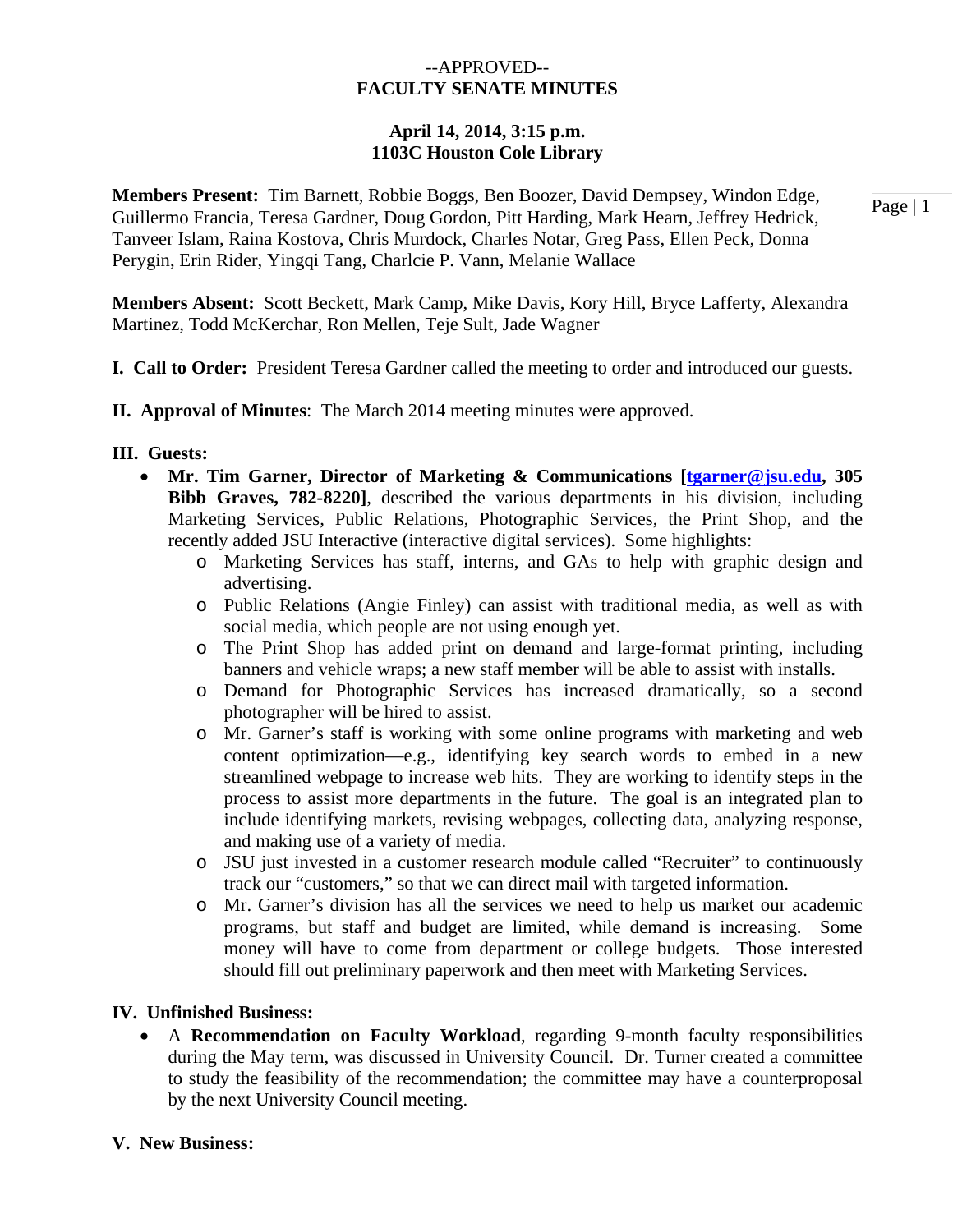- **Welfare:** no report
- **Admissions and Scholarship:** no report
- **Policies:** no report
- Dempsey has agreed to be nominated again for Secretary. Nominations are open for Vice  $\frac{1}{\text{Page } 2}$  **Elections:** The Executive Committee discussed candidates for Senate officers. Melanie Wallace, as Vice President/President-Elect, is automatically nominated for President. David President/President-Elect (Windon Edge has agreed to be nominated) and for Historian (Robbie Boggs has agreed to be nominated).

- **Faculty Honors:** The committee met April 9 to discuss faculty awards and recommendations were sent to Dr. Turner's office. Chair Windon Edge submitted a revision of the Faculty Honors Committee Policies and Procedures (see handout) to replace the archaic procedures currently posted online; the revision was approved with an amendment (concerning conflict of interest). The amended revision will be forwarded to University Council.
- **President's Report:** Dr. Gardner…
	- o announced that the Faculty Senate would provide JSU keychains to be distributed to graduates at the rehearsal for spring commencement, as a thank-you, a sign of goodwill, and as a marketing tool for JSU graduate programs. Part of the cost came from an unused budget allotment for a Faculty Senate student worker; part came from the College of Graduate Studies to pay for advertisement on the reverse side. Dr. Gardner suggested that the practice could continue with future Senate presidents.
	- o indicated that we may want to request training from Marketing Services at the departmental level, perhaps over the summer, in order to adequately market our programs and to recruit and retain students.
	- o reported on an upcoming opportunity to advertise service learning activities across campus. Departments with faculty active in service learning should contact Dr. Gardner or Teresa Reed, chair of the campus Service Committee.
	- o reminded Senators that those rotating off the Faculty Senate this year should bring to the May meeting the replacement Senator their department has voted in. Departments should also name an alternate member who will attend in the absense of that Senator.
	- o announced that the JSU Trustees would meet April 21 at the Little River Canyon Center.

# **VI. Announcements:**

• none, other than those made by Dr. Gardner

# **VII. Adjournment:** The meeting was adjourned at 4:14 p.m.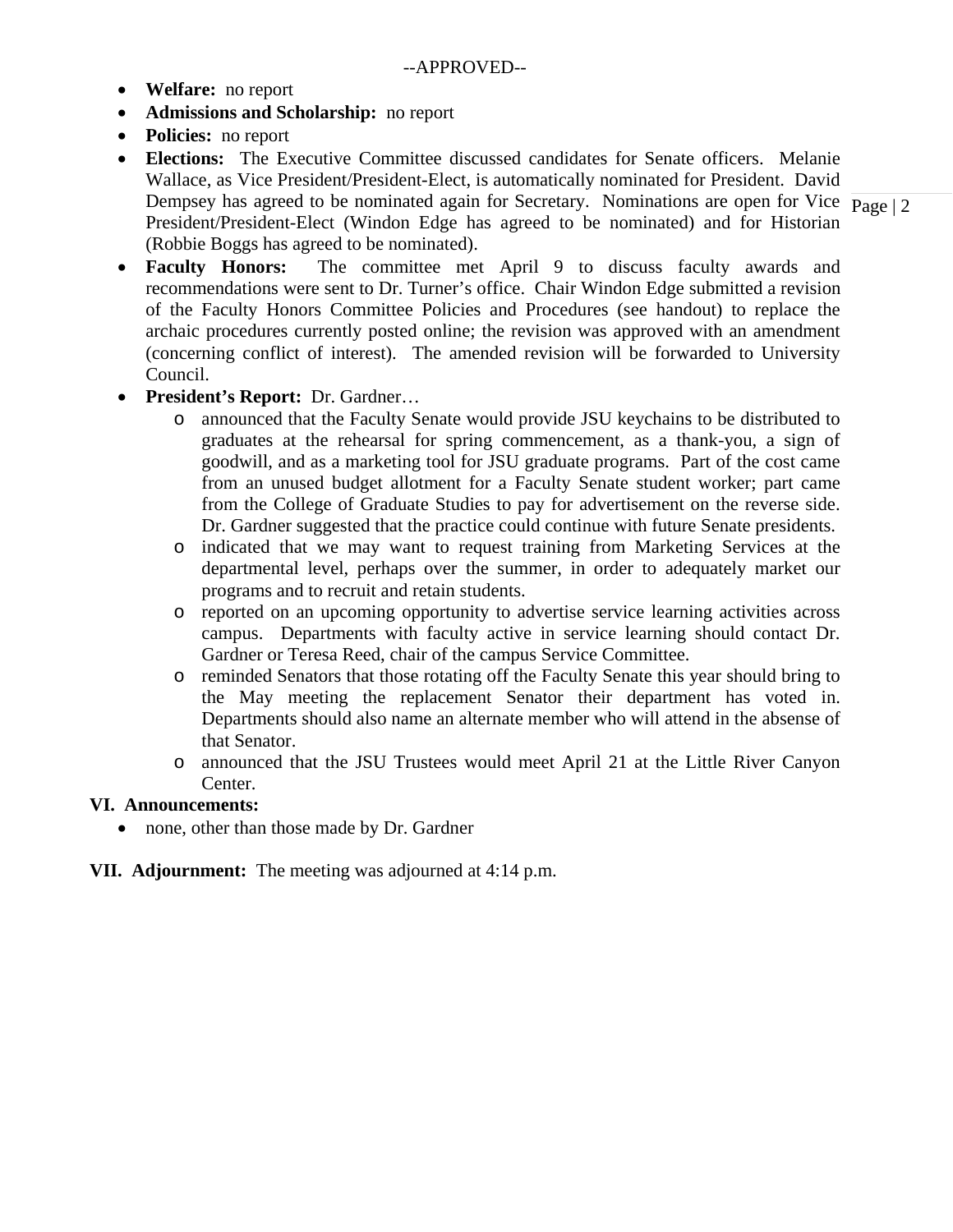# --APPROVED-- **FACULTY SENATE MINUTES**

## **May 12, 2014, 3:15 p.m. 1103C Houston Cole Library**

Page | 1 **Members Present:** Tim Barnett, Robbie Boggs, Ben Boozer, David Dempsey, Windon Edge, Guillermo Francia, Teresa Gardner, Doug Gordon, J. Patrick McGrail (for Jeffrey Hedrick), Kory Hill, Tanveer Islam, Todd McKerchar, Ron Mellen, Charles Notar, Teje Sult, Yingqi Tang, Melanie Wallace

**Members Absent:** Scott Beckett, *Mark Camp*, *Mike Davis*, Pitt Harding, Mark Hearn, Raina Kostova, Bryce Lafferty, Alexandra Martinez, Chris Murdock, Greg Pass, Ellen Peck, Donna Perygin, Erin Rider, Charlcie P. Vann, *Jade Wagner* 

**I. Call to Order:** President Teresa Gardner called the meeting to order and asked for introductions of any newly elected senators in attendance.

**II. Approval of Minutes**: The April 2014 meeting minutes were approved.

## **III. Unfinished Business:**

- Regarding our request for faculty professional development training from Marketing Services, Dr. Gardner reported that this is likely to happen in the near future in the areas of improving customer service in our academic programs and in best practices for social media. Our request for training on faculty website development is still under review, a concern being that not all faculty keep their websites up to date.
- Dr. Gardner reported that the distribution of JSU keychains to spring graduates was successful; she distributed one to each senator.

### **IV. New Business:**

- **Welfare:** no report
- **Admissions and Scholarship:** no report
- **Policies:** no report
- **Elections:** The slate of nominations was postponed until after the President's Report.
- **Faculty Honors:** There was no report, but chair Windon Edge asked about action taken on the updated policy for his committee. Dr. Gardner said that it had been presented to the University Council and the policy would be updated on the Faculty Senate website. She thanked Dr. Edge for his excellent work on the new policy.
- **President's Report:** Dr. Gardner reported that…
	- o Dr. David Thornton (MCIS) suggested that the application process for Faculty Research Awards be streamlined using data automatically gathered from Digital Measures. A concern was voiced that this method may not include necessary documentation; to avoid this problem faculty would need to be made aware of the necessity of attaching documentation to entries in Digital Measures. Another idea was that the process could begin automatically, but perhaps faculty could be contacted (automatically or by department heads) if documentation was lacking. It was suggested that President-Elect Melanie Wallace contact Dr. Thornton regarding these issues and suggestions.
	- o the graduate student fee would remain the same for now, due to shortfalls in revenue, but the intention is to remove it in the future.